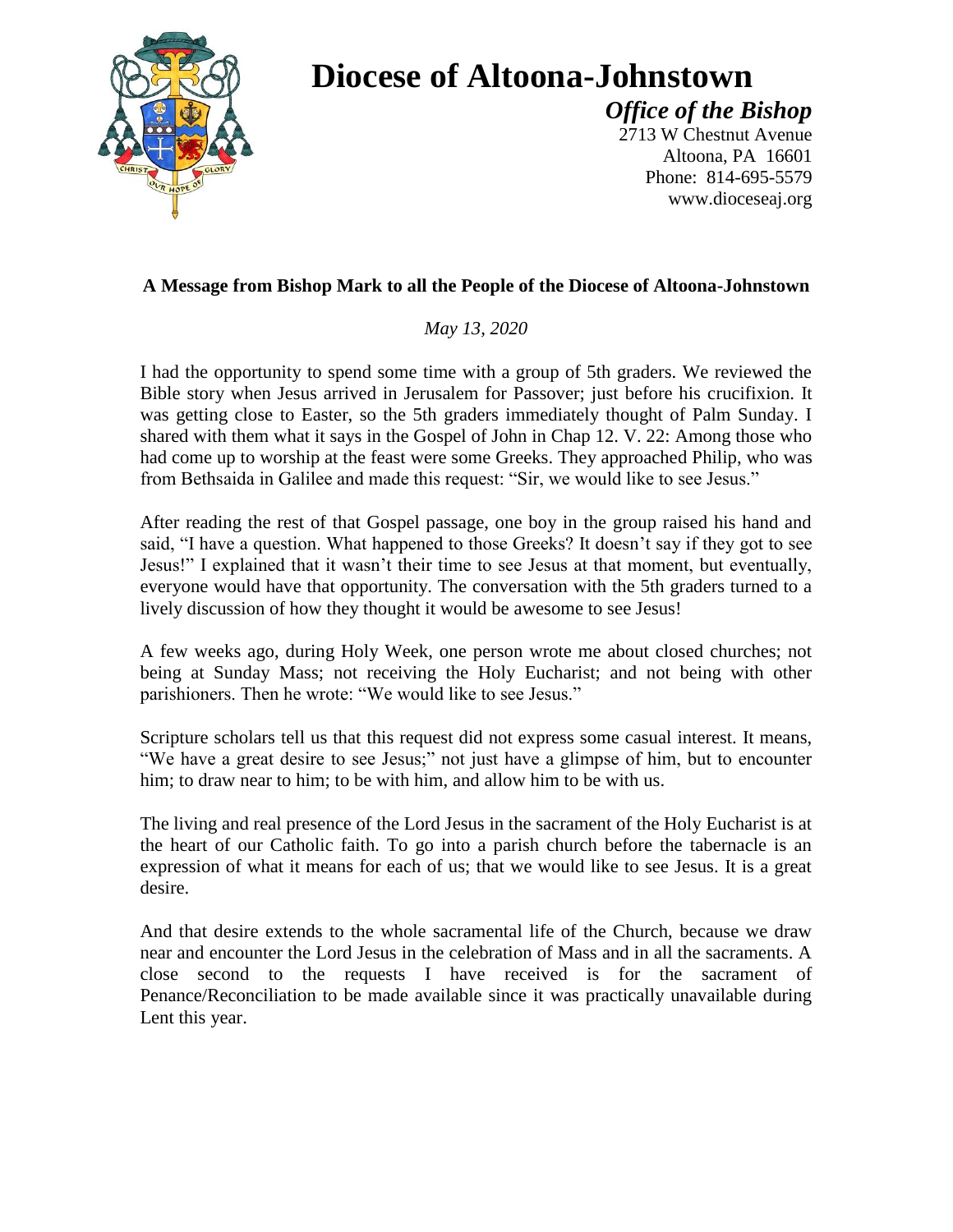The closing of churches and suspension of the public celebration of Mass and the sacraments were necessary precautions taken for the health and safety of everyone. But the opportunity has come to begin reopening our churches and restore sacramental life in stages.

In order for this reopening to be successful, I am requesting and urging that all of you, the faithful Catholic people of our diocese, will continue to abide by the directives in place to combat the spread of COVID-19. These directives include frequent hand washing, disinfecting, physical distancing, wearing a mask, and abiding by limits on occupancy in places where people wish to gather.

I hope that you will be careful and thoughtful in your determination about returning to church for personal prayer and the sacraments. In particular, I urge you to think about others and not just your own needs and desires.

Remember that the clergy and laity should be able to visit to your home. So, those who are currently sick or are at greater danger from the coronavirus need to refrain from coming to the churches at this time. Ask the clergy to come to you.

I have asked parish pastors and administrators to develop individual plans for reopening the churches which include limitations on the number of people who may be in the church at any one time. There must also be a schedule for daily cleaning and frequent disinfecting, and appropriate measures to keep everyone safe who would like to come to church.

I am relying on their good pastoral judgment. I am also authorizing pastors and administrators to use church social halls or other locations for the daily reservation of the Blessed Sacrament and personal prayer if this permits easier physical distancing and appropriate disinfecting.

In this step-by-step reopening, we may have to adjust certain things as we go forward together. Directives have been sent to all the priests and deacons in our diocese. Here is the basic plan.

First, the churches will be open for personal prayer. Mass and the other sacraments will continue to be celebrated privately. When churches are open for prayer, there will be seating restrictions to provide for safe distances.

Next, priests in each deanery will develop a plan for the celebration of the sacrament of Penance/Reconciliation. I am grateful to the pastors and the ingenuity of laypersons in creating the necessary screens to safeguard against transmission of the Coronavirus while allowing for the appropriate interaction for the sacrament.

I have asked and urged all the priests to assist in being available to hear confessions not only in their own parish church, but throughout their area. I have also directed the priests to arrange for the sacrament of Penance/Reconciliation to be available at different times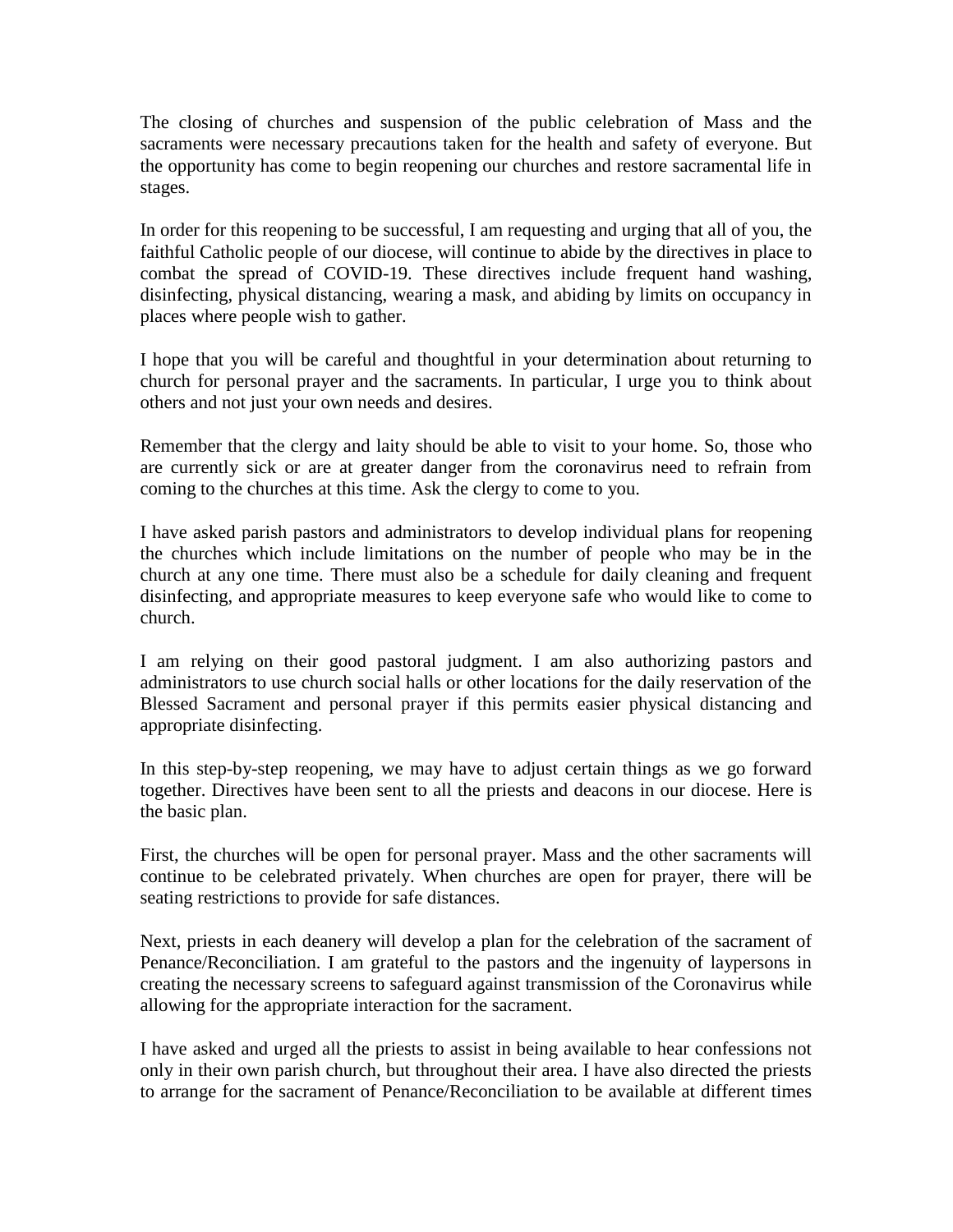(morning, afternoon, evening) during the day. I plan to assist in hearing confessions at different times and places around the diocese.

After the churches have reopened for private prayer, I am also hopeful that we will be able to put in place a system for distributing Holy Communion outside of Mass. Ideally, you would be able to join in a Mass either on TV, live-streamed, or recorded, and then you would come to the church to receive Holy Communion according to a system determined by the parish priest.

This method will reduce physical contact between parishioners and keep church cleaning and disinfecting to a reasonable level. Even though there are restrictions on occupancy and requirements for frequent disinfecting, Holy Communion will still be available to everyone.

Another step along the way will be restoring public daily Masses. This step will require some alterations in the way priests celebrate Mass. For instance, priests will need to be sure that hosts consecrated for distribution to faithful are kept under appropriate cover and priests will need to take special precautions in distributing Communion.

Likewise, we will continue to abstain from shaking hands or hugging at the sign of peace, and Holy Communion will be available under the form of bread only. Singing and the length of Masses will probably need to be reduced.

Offertory collections and offertory processions will also pose challenges, due to the potential of passing on the virus through contact with envelopes, baskets, and the bread and wine presented at Mass. Ongoing guidance and direction will be given as we go forward.

Because of the restrictions which will continue to be in place to battle COVID-19 in months ahead, it is conceivable that it may be quite some time before regular weekend Masses are restored, at least for some parishes.

Dealing with this difficulty will likely result in people attending Mass on another day or at a time that may be different or unique. It may require using weekday Masses, assigned Mass times, or other systems as a way to allow the participation of everyone. Please be patient with these efforts, burdensome as they might be.

Baptisms, weddings, and funerals may be celebrated, but the requirements of masking, distancing, and limiting occupancy remain in effect. I am relying on the good pastoral judgment of pastors and administrators in dealing with these celebrations.

The process of Christian Initiation of Adults will hopefully continue once we are able to begin celebrating public Masses. It will be up to each pastor or administrator to work out a course of action with catechumens/elect and candidates for celebrating the sacraments of initiation.